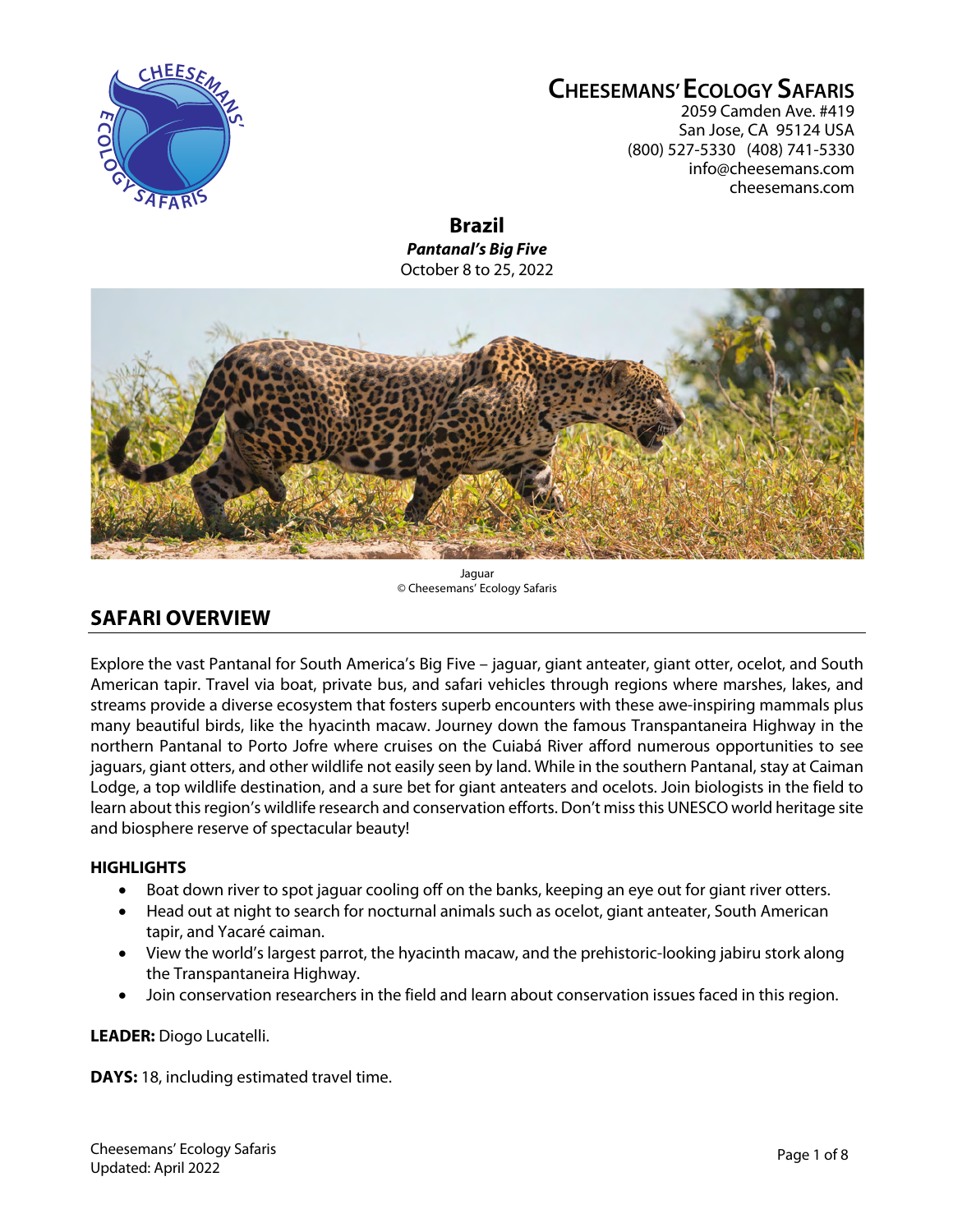#### **GROUP SIZE:** 10.

**COST:** \$13,800 per person, double occupancy, not including airfare (except for three internal flights), singles extra. See the *Costs* section on page 5.

| <b>Date</b>   | <b>Description</b>                                        | <b>Accommodation</b>     | <b>Meals</b>   |
|---------------|-----------------------------------------------------------|--------------------------|----------------|
| Oct 8         | Travel to São Paulo, Brazil.                              |                          |                |
| Oct 9         | Meet Diogo in São Paulo, then fly to Cuiabá. Drive        | Hotel Porto Jofre,       | D              |
|               | the Transpantaneira Highway to Porto Jofre.               | Porto Jofre              |                |
| Oct 10-13     | Boat trips on the Cuiabá River to find jaguar, giant      |                          | B, L, D        |
|               | otters, monkeys, and birds.                               |                          |                |
| Oct 14        | Morning boat ride then drive and sightsee north to        | Araras Eco Lodge,        | <b>B, L, D</b> |
|               | Araras.                                                   | <b>Northern Pantanal</b> |                |
| <b>Oct 15</b> | Explore Araras.                                           |                          | <b>B, L, D</b> |
| Oct 16        | Morning game drive at Araras, then fly to Pousada         | Pousada Aguapé,          | B, L, D        |
|               | Aguapé.                                                   | Southern Pantanal        |                |
| <b>Oct 17</b> | Learn about local issues and wildlife at Pousada          |                          | <b>B, L, D</b> |
|               | Aguapé with conservation researchers.                     |                          |                |
| Oct 18        | More research at Pousada Aguapé; drive to                 | Fazenda San Francisco,   | B, L, D        |
|               | Fazenda San Francisco in the afternoon.                   | Southern Pantanal        |                |
| Oct 19        | Search for giant anteater, ocelot, and other wildlife     |                          | B, L, D        |
|               | at Fazenda San Francisco.                                 |                          |                |
| Oct 20        | Morning search for wildlife, then travel to Caiman        | Caiman Lodge,            | B, L, D        |
|               | Lodge.                                                    | Southern Pantanal        |                |
| Oct 21-22     | Look for giant anteaters and other wildlife around        |                          | <b>B, L, D</b> |
|               | Caiman Lodge.                                             |                          |                |
| <b>Oct 23</b> | Morning game drive at Caiman Lodge, then travel           | Hotel Deville Prime,     | <b>B, L, D</b> |
|               | to Campo Grande.                                          | Campo Grande             |                |
| Oct 24        | Flights from Campo Grande to São Paulo and then homeward. |                          | B              |
| Oct 25        | Arrive home.                                              |                          |                |

## **LEADER**



#### **Diogo Lucatelli**

Diogo studied Biology at Bahia Federal University, one of the most renowned academies in Brazil, and began working as a naturalist guide in the Pantanal region in 2011. His skills in zoology, animal behavior, botany, animal tracking, ecology, birding, and photography have propelled his career in guiding for renowned lodges, safari groups, and research programs. On safari, Diogo aspires to build a bond between travelers and nature and instill a commitment to conservation by sharing his experiences, knowledge, and love for the region.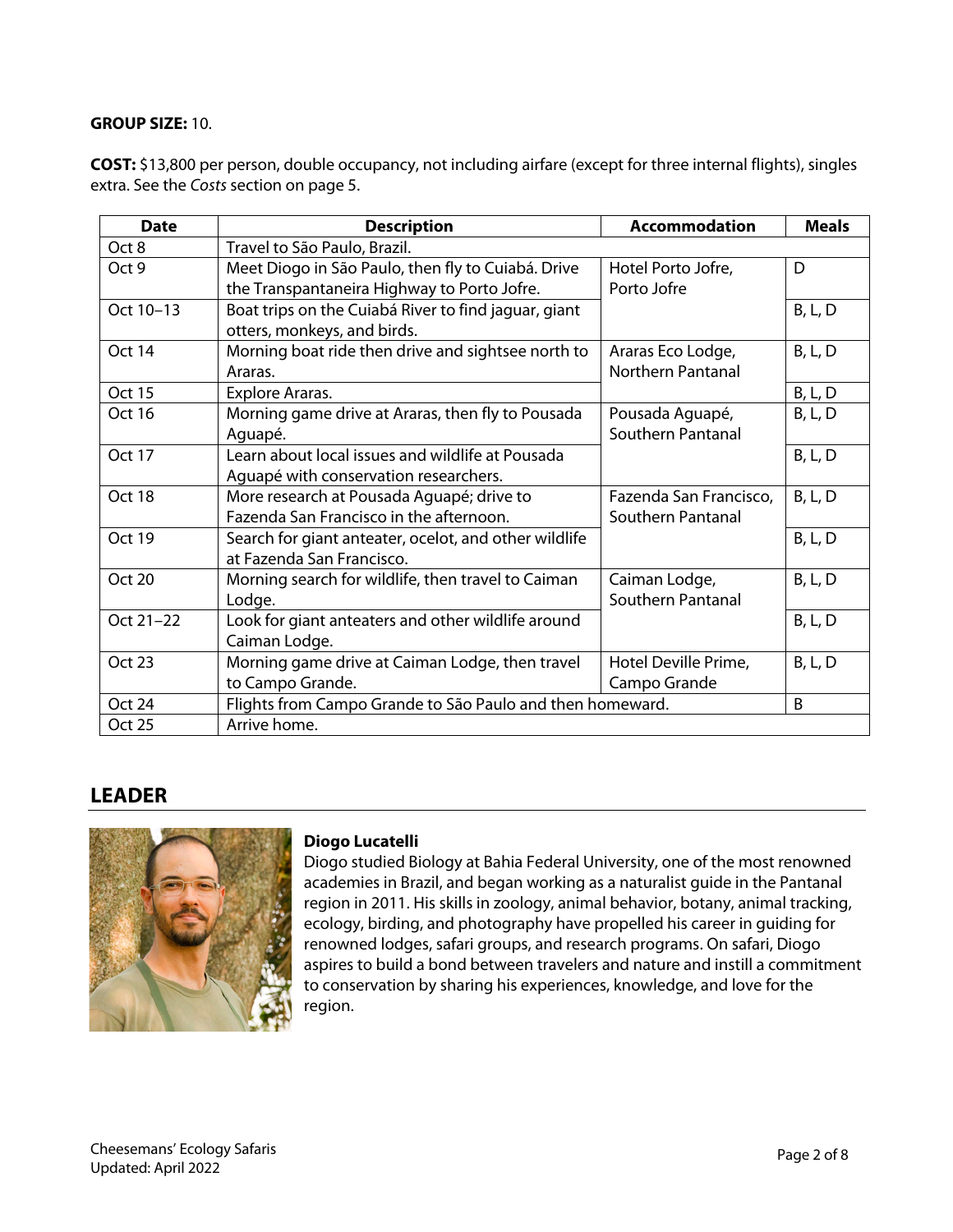## **DETAILED ITINERARY**

#### **Oct 8 ~ Travel to São Paulo, Brazil**

We recommend arriving in São Paulo today.

#### **Oct 9 ~ Fly to Cuiabá then drive south to Porto Jofre**

Arrive in São Paulo by early morning at the latest. Diogo will meet you at the São Paulo Airport to catch the mid-morning flight to Cuiabá located in the northern part of the state of Mato Grosso. Upon arrival, drive across 56mi of the Cerrado region (Brazilian savanna) to the town of Poconé, and then drive 26mi south to the entrance of the Transpantaneira Highway – a truly extraordinary gravel road traversing some 93mi of the Pantanal. You will continue south down the Transpantaneira to Porto Jofre.

#### **Oct 10–13 ~ Search the Rio Cuiabá surroundings by boat**

The best chances to spot jaguar are on the Rio Cuiabá. The jaguars in this region are protected and have become accustomed to boats full of photographers pointing lenses at them. You'll ride in boats that can quickly reach the various tributaries of the Rio Cuiabá where the cats may be lounging or hunting.



Hyacinth Macaws © Cheesemans' Ecology Safaris

You'll enjoy morning and late afternoon private boat trips when the

sun isn't directly overhead. Besides the beautifully colored birds, keep an eye out for mammals, including black-striped tufted capuchins, the crab-eating fox, South American tapir, and the enigmatic ocelot. You may encounter the most noteworthy reptiles throughout the Pantanal, including hundreds of Yacaré caimans and some green iguanas, and if you are lucky, you may come across a rare yellow anaconda.

#### **Oct 14 ~ Morning boat ride then drive to Araras**

After an early morning boat ride and lunch at the hotel, you'll journey north up the Transpantaneira Highway to Araras, making stops along the way. Water lingers alongside the Transpantaneira, concentrating a wide variety of wildlife. Diogo is very familiar with this area and knows some excellent places to stop to stretch your legs and take photographic opportunities.

The principal avian emblems of the Pantanal are the jabiru stork standing five feet tall and the hyacinth macaw, the world´s largest parrot. The hyacinth macaw is usually near lodges where they easily steal the show while feeding on palm seeds. You can sometimes see two species of brocket deer, plus pampas and marsh deer, in the tall grassland.

#### **Oct 15 ~ Explore Araras**

Explore the grounds of the Araras Eco Lodge, which include 7,413 hectares of wetlands, forest, and savannah. You can find birds, such as the cinereous-breasted spinetails and Mato Grosso antbirds, in the woodlands around the lodge and along an elevated boardwalk. The Araras property extends east of the Transpantaneira into the dry grasslands where you have a great chance to view both lesser and giant anteaters. After dinner, you will go on a night drive, the best time to encounter tamandua (also known as the lesser anteater) and perhaps a South American tapir.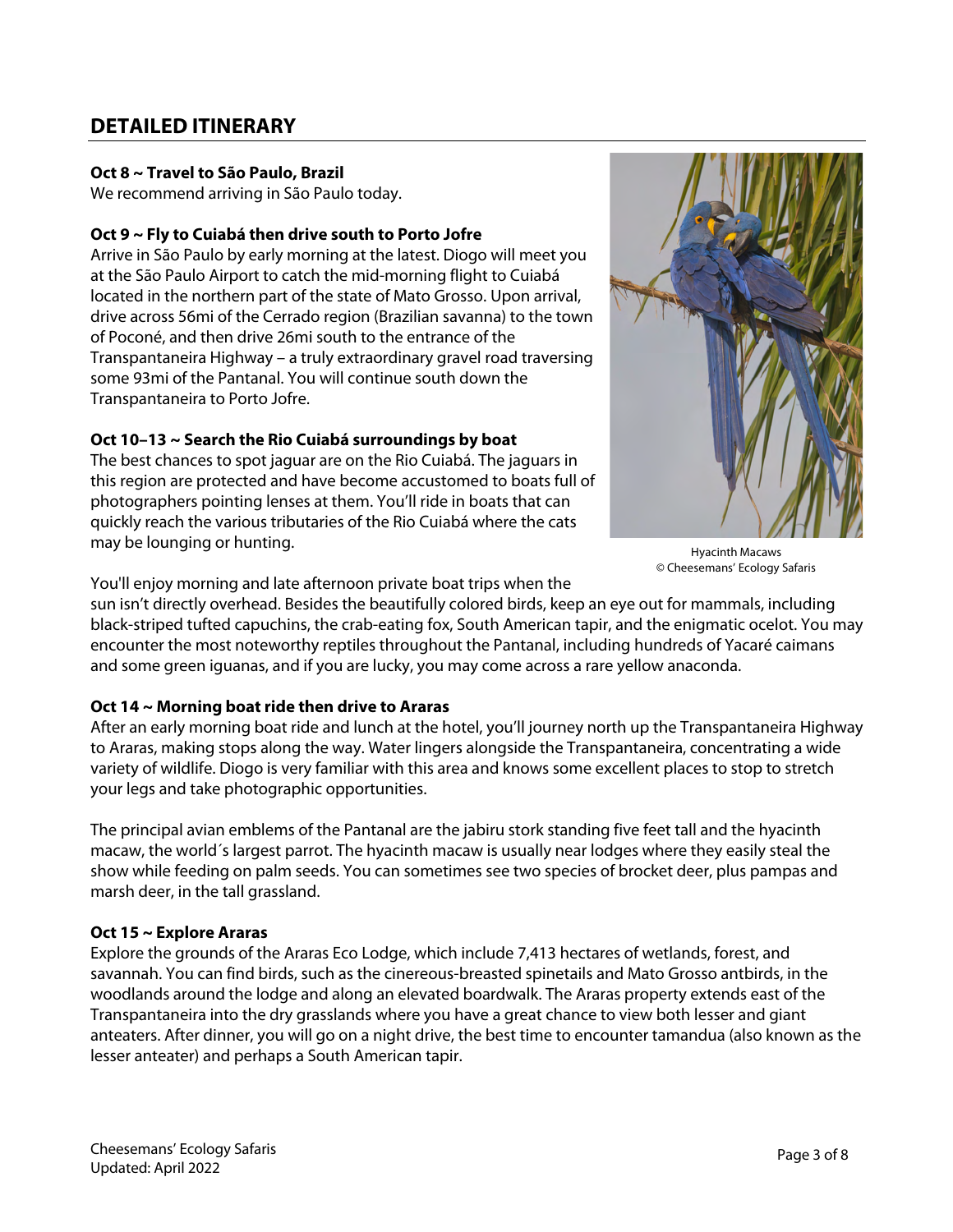#### **Oct 16 ~ Morning safari then fly to Pousada Aguapé**

Start today with an early morning game drive. After lunch, take a charter flight to Pousada Aguapé, a remote working ranch with abundant opportunities for wildlife encounters.

#### **Oct 17 ~ Search for wildlife at Pousada Aguapé**

With a base near Pousada Aguapé, the Peccary Project (Projeto Queixada) has partnered with the surrounding rural community to protect the Pantanal's biodiversity. The ranch's sustainable practices have contributed to the high wildlife diversity you will see as you tour the area. Local researchers from the Peccary Project will show you their conservation work in the region, including their work on the critically endangered white-lipped peccary.

#### **Oct 18 ~ Morning search for wildlife, then drive to Fazenda San Francisco**

Continue your search for more magnificent birds and charismatic mammals of the southern Pantanal region. In the afternoon, you will travel to nearby Fazenda San Francisco.

#### **Oct 19 ~ Explore the Pantanal around Fazenda San Francisco**

Here, you'll have your best chances of finding giant anteater and ocelot on game drives and during nightspotting, and sometimes you may even see jaguar, maned wolf, and South American tapir. Fazenda San Francisco has extensive native forest, wetlands, and grasslands, but it's also a working ranch with cattle pastures and vast rice fields. The owner and staff work very hard to preserve wildlife, particularly to protect the rare mammals. Blue-and-yellow macaws, parrots, parakeets, toucans, and toucanets are plentiful right around the lodge and are extremely habituated. You'll game drive in the evening and at dawn for the best action and enjoy breaks on the lodge grounds during the warm part of the day.

#### **Oct 20 ~ Fazenda San Francisco game drive, then travel to Caiman Lodge**

Take another early morning game drive before heading to the famous Caiman Lodge.

#### **Oct 21–22 ~ Explore wildlife around Caiman Lodge**

Caiman Lodge, which is best of the best of nature lodges in South America, has charming accommodations, a very experienced friendly staff, delicious food, very high-quality service, and best of all, amazing wildlife! This is our favorite location in all of the Pantanal. You'll begin your explorations in the beautiful surroundings for birds and other wildlife. You'll also enjoy night drives to spot nocturnal wildlife in action. You have good chances for locating jaguars, but the overall wildlife experience while immersed in beautiful native habitat is the highlight here at Caiman, named for the plethora of Yacaré caimans, who peer with their gleaming, beady eyes at night. With luck, you will encounter mother giant anteaters with young on their backs, gray brocket deer, pampas deer, two species of armadillos, tapeti (Brazilian rabbit), and crab-eating raccoon. Elusive wildlife is very challenging to photograph, so you'll spend ample time in nature to be sure to get some great images.

#### **Oct 23 ~ Morning at Caiman Lodge, then depart to Campo Grande**

Spend the last morning photographing the resident macaws and other species. If the light is not ideal, or the group prefers, you can take a drive to the river for some action there!

#### **Oct 24 ~ Travel homeward**

You'll transfer as a group to the Campo Grande Airport for your flight to São Paulo and then homeward.

#### **Oct 25 ~ Arrive home**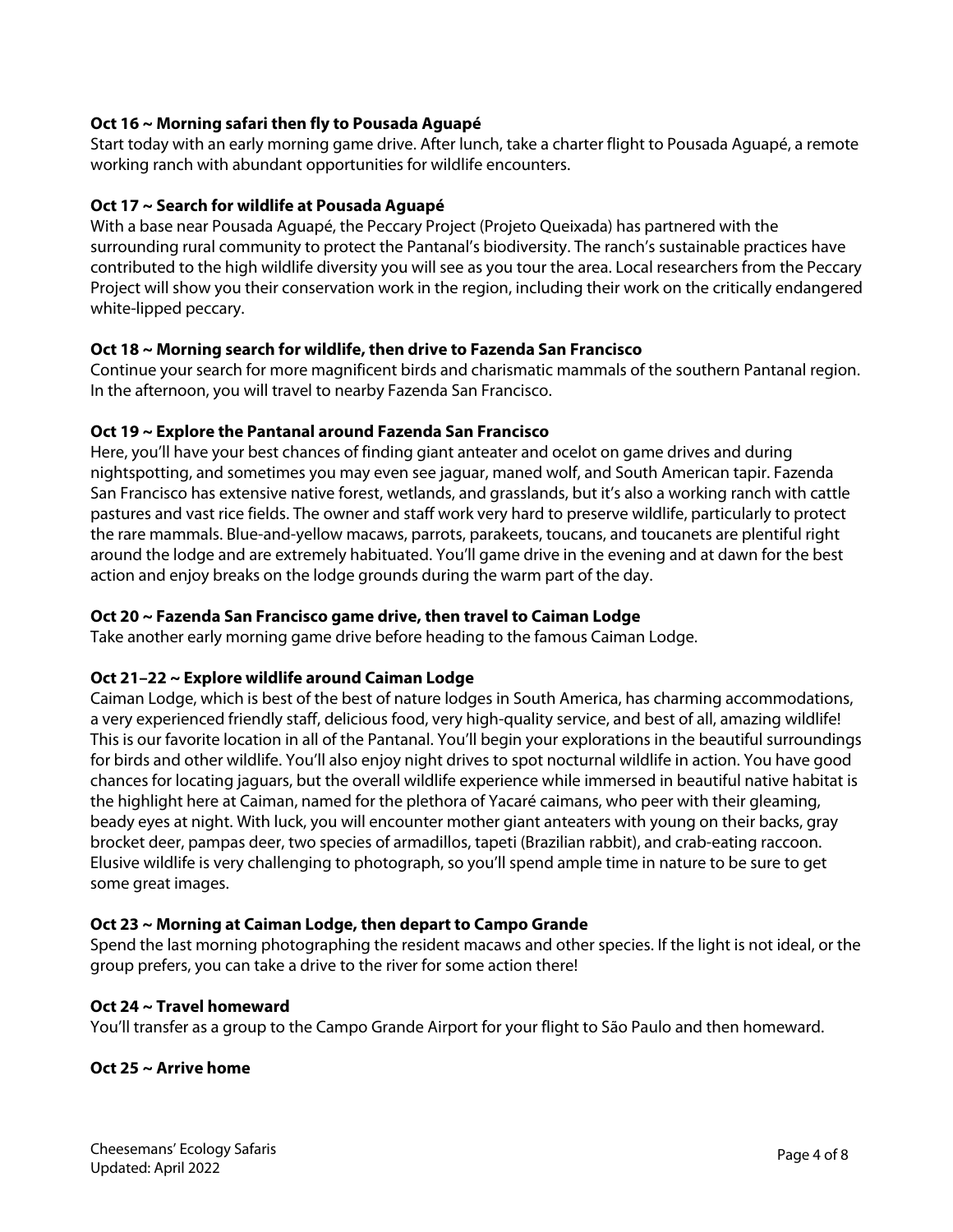## **COSTS (ALL COSTS ARE IN US DOLLARS)**

#### **Cost**

| Tvpe                        | <b>Cost per Person</b> |
|-----------------------------|------------------------|
| Trip Cost, double occupancy | \$13,800               |
| Single Supplement           | \$3,825                |

Costs are per person, double occupancy, not including airfare (except for three internal flights), singles extra. See *Included* and *Not Included* sections for more details.

If you are a single traveler, we will find a roommate for you, but if we cannot find you a roommate, we may charge you a single supplement. Single rooms cost extra and are subject to availability.

#### **Payment Schedule**

| <b>Payment</b> | <b>Due Date</b>               | <b>Amount per Person</b> |
|----------------|-------------------------------|--------------------------|
| Deposit        | Due now to reserve your space | \$500                    |
| Second         | November 1, 2021              | \$2,000                  |
| Final          | May 1, 2022                   | Remaining Balance        |

Payments are due based on the schedule above. All reservations require a deposit to confirm reservation of your space.

#### **Cancellations**

Until the Final Payment due date, deposits are refundable except for a cancellation fee of \$150 per person, which can be applied toward another tour if reserved within six months of the cancelled trip's departure date. Cancellations are non-transferrable. No refunds are given after the Final Payment due date.

#### **Included**

- All leaders, transport, park entry fees, vehicles, and boat trips for all activities, unless described as optional.
- Three internal flights.
- Accommodations for the nights of October 9 through October 23.
- Meals from dinner on October 9 through breakfast on October 24.
- Bottled water throughout safari.
- Trip Materials information about flights, packing, entry and departure requirements, airport transfers, gratuities, etc.

#### **Not Included**

- All airfare (except flight listed as included), airport and departure taxes, and excess baggage fees. Round-trip airfare is approximately \$1,000 to \$1,500 between the US and São Paulo, depending on origin.
- Passport and visa fees.
- Gratuities tipping is always discretionary. However, we suggest budgeting about \$25 to \$28 per participant per day for October 9 to October 23 with our guides (about \$375 to \$420 total per participant).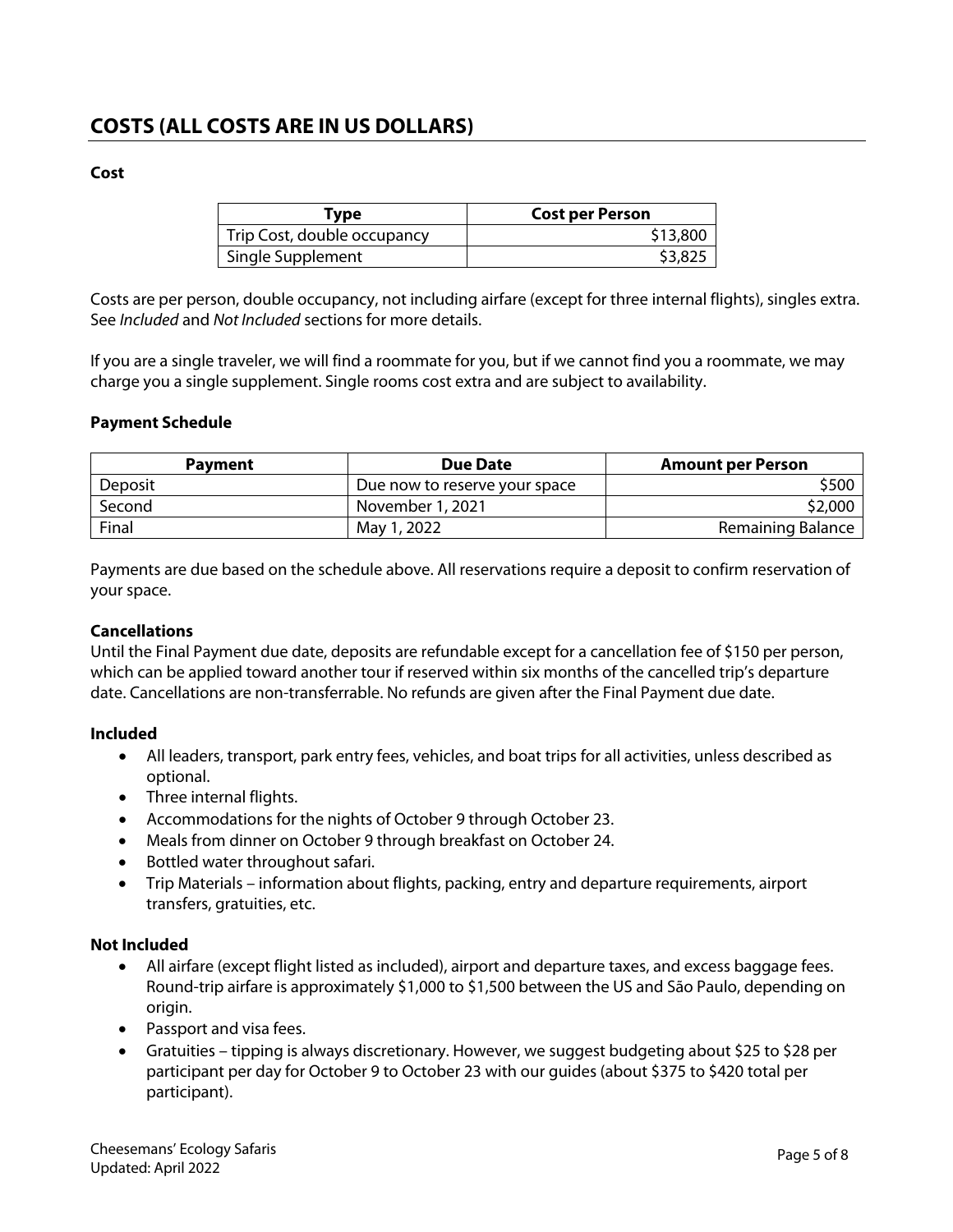- Emergency medical and evacuation insurance and trip cancellation insurance. For more information see www.cheesemans.com/travel-insurance.
- Items of a personal nature such as laundry, telephone calls, medical costs or hospitalization, room service, soft drinks and alcoholic bottled beverages, items not on the regular menu, etc. If you have special dietary needs, please indicate them on your Reservation Form.

#### **SIGN UP**

Please contact us first to check availability, reserve your space, and obtain a Reservation Form. To confirm your reservation, we require a deposit and signed form from each participant.

Cheesemans' Ecology Safaris Email: info@cheesemans.com Website: www.cheesemans.com WhatsApp: (408) 741-5330 | Skype: CheesemansEcologySafaris Phone: (800) 527-5330 or (408) 741-5330

### **OTHER DETAILS**

#### **Climate**

The Pantanal can be very hot, from 90 to 100+°F (32 to 38+°C), especially during midday and afternoons. Stormy, windy weather from the south can make boating on the rivers very chilly, in the 60s°F (~15 to 20°C), so layer clothes to manage these changing conditions!

#### **Fitness Level**

Most wildlife viewing is done from small boats and vehicles. Walks to search for wildlife are generally less than an hour over relatively flat trails or along the gravel roads.

#### **Accommodations**

All lodges have private baths and air conditioning.

#### **Transportation**

You will travel by air-conditioned private bus, boat, and commercial air. Some remote roads in the Pantanal are unpaved, dusty, and bumpy. Some of the drives between regions are long, between one and five hours, but most of these are on paved, modern roads. The boats are comfortable (the seats have back rests) and are easy to get in and out of. Although the boats have limited space, you have room for your daypack and camera gear near your feet and on your lap.

#### **Flights**

Unless listed as included, airfare is not included in trip costs. Detailed logistical information and the contact information for our recommended flight-ticketing agent are included in the Trip Materials we will send you. Please let us know if you are arriving earlier or staying later as we are happy to assist you with any extra overnights that you might want to arrange.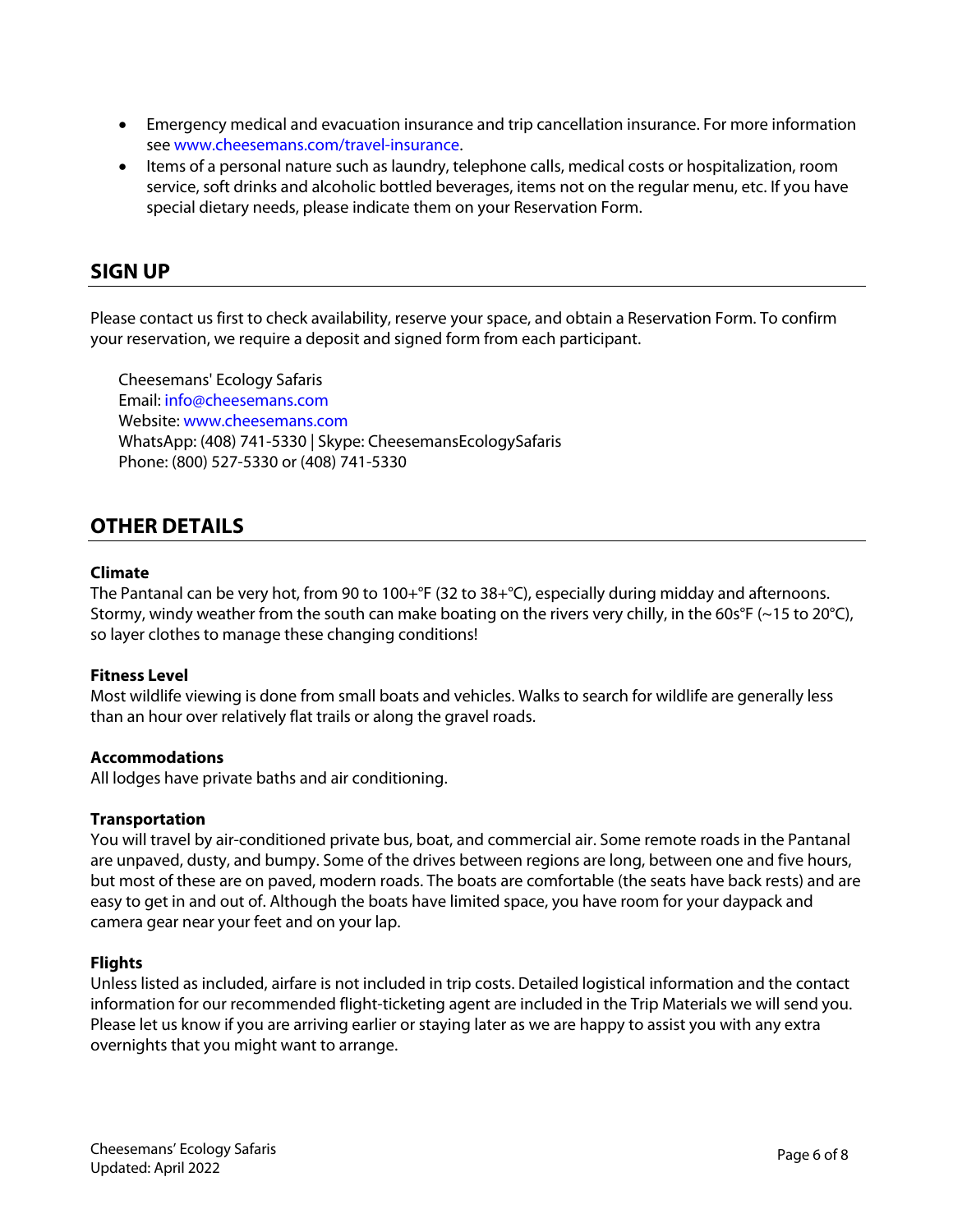Flights you (or a travel agent) book: Arrive in São Paulo, Brazil (GRU) early enough to connect with a morning flight to Cuiabá, Brazil (CGB) on October 9. Depart from São Paulo, Brazil (GRU) in the late afternoon or at night on October 24.

Flights we book for you: Three internal flights are included in the trip cost.

#### **Terms and Conditions**

Read our current Terms and Conditions at https://cheesemans.com/terms-and-conditions.

#### **Conservation**

By traveling with Cheesemans' to Brazil, you directly support the local community, as well as the people who work in ecotourism that are passionate about conservation. Our local operator, Daniel Rondon has longlasting personal relationships with the owners of the lodges and private locations you experience on our Brazil itineraries. In addition to helping nurture these grass-roots relationships, he works with the local lodges to facilitate sustainable environmental practices such as water and sewage treatments, waste separation and recycling, solar power for hot water showers, and more. Our local operator also supports specific conservation projects by promoting and sending visitors to them and by organizing groups to take part in scientific research and donation efforts. It is Daniel's passion and belief that tourism and conservation are not separate and thus symbiotic, and when done right, tourism is an effective tool to protect and preserve important ecosystems such as the Pantanal of Brazil.

Brazil's ecotourism industry also gives local people sustainable job alternatives that help further conservation. For example, Daniel's company is locally owned and operated and he chooses only handpicked guides and leaders committed to environmental and cultural values that are in line with their founders. With Cheesemans', they work with Alexine of the Peccary Project to connect tourism to important conservation projects, and they are also involved with the Tapir Conservation Project, Giant Armadillo Project, Hyacinth Macaw Project, and jaguar specific conservation projects, Onças do Rio Negro and Onçafari.

## **FAQS**

#### **Should I visit the Pantanal or the Amazon to see wildlife?**

While the Amazon is much more famous, the Pantanal is **the best** place to see Brazil's wildlife as it has much greater biodiversity and a higher density of that biodiversity. The Pantanal is the world's largest wetland and therefore attracts many large mammals (the Big Five), smaller mammals such as monkeys and capybaras, and many beautiful birds.

#### **When is the best time to go to the Pantanal?**

We visit the Pantanal during the dry season (May through October) when wildlife tends to concentrate around the ponds left after the wet season's floods. Fields are now dry, enabling us to hike and drive safaristyle through them to look for wildlife. It is also warmer during these months and the coolness of the river entices jaguars to the riverbanks to cool off. This is also a great time to see plentiful birds.